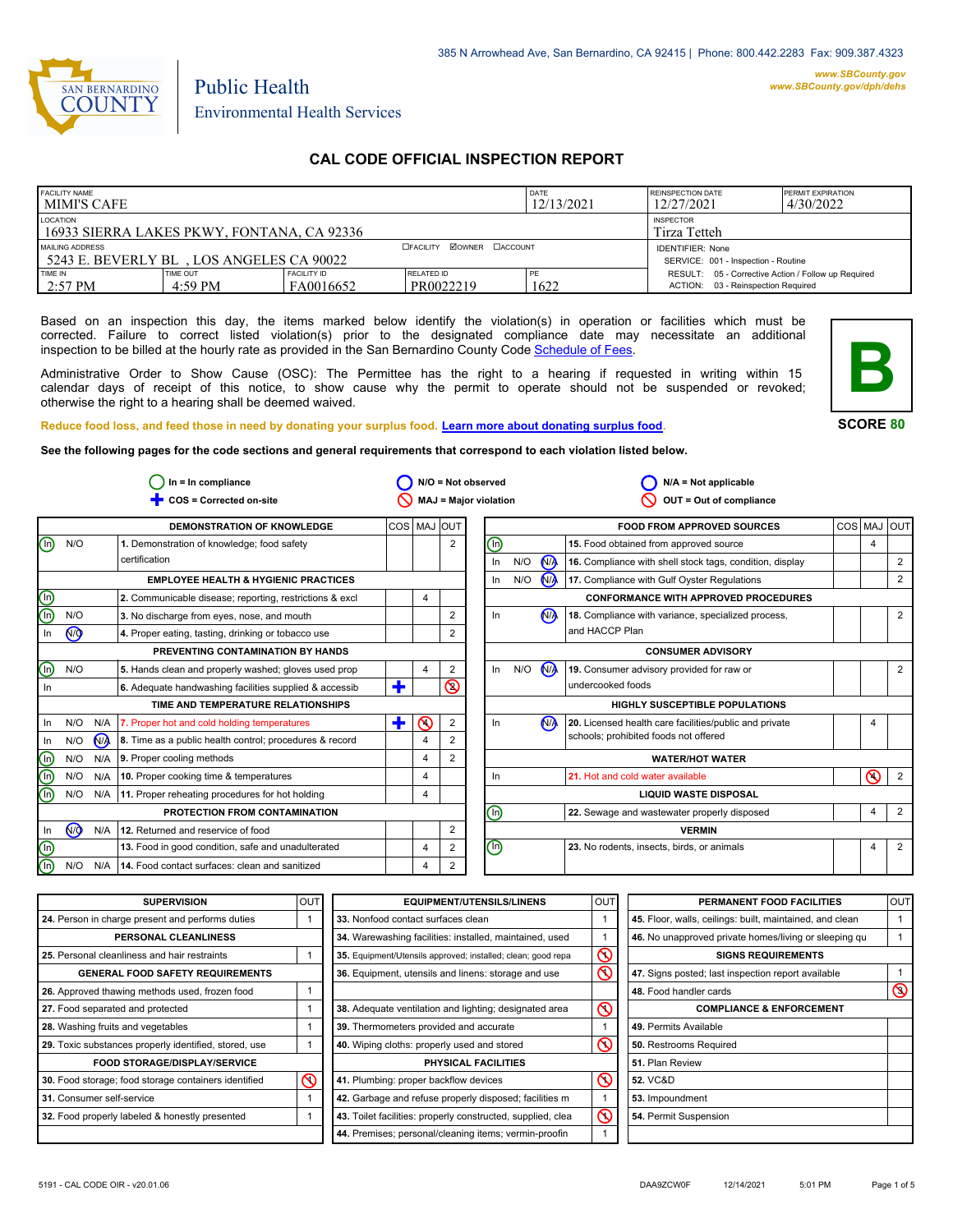

# **CAL CODE OFFICIAL INSPECTION REPORT**

| FACILITY NAME<br><b>MIMI'S CAFE</b>                                                                                                    | DATE<br>12/13/2021                                                                                                                                                                                                                                                                                                                                                                                                                                                                                                                                                                                                                                                                                                                                                                                                                                                                                                           |              |  |  |  |
|----------------------------------------------------------------------------------------------------------------------------------------|------------------------------------------------------------------------------------------------------------------------------------------------------------------------------------------------------------------------------------------------------------------------------------------------------------------------------------------------------------------------------------------------------------------------------------------------------------------------------------------------------------------------------------------------------------------------------------------------------------------------------------------------------------------------------------------------------------------------------------------------------------------------------------------------------------------------------------------------------------------------------------------------------------------------------|--------------|--|--|--|
| LOCATION                                                                                                                               | 16933 SIERRA LAKES PKWY, FONTANA, CA 92336                                                                                                                                                                                                                                                                                                                                                                                                                                                                                                                                                                                                                                                                                                                                                                                                                                                                                   |              |  |  |  |
| 7. PROPER HOT AND COLD HOLDING TEMPERATURES                                                                                            |                                                                                                                                                                                                                                                                                                                                                                                                                                                                                                                                                                                                                                                                                                                                                                                                                                                                                                                              | <b>MAJOR</b> |  |  |  |
| Compliance date not specified<br><b>POINTS</b><br>Complied on 12/13/2021<br>Violation Reference - HSC -<br>4<br>113996, 113998, 114037 | Inspector Comments: Measured the following potentially hazardous foods (PHFs) intended for cold holding<br>inside the small middle compartment at the service line:<br>- 2 trays raw chicken tenders<br>- small container of salsa<br>- small container of tartar sauce<br>- small container of sliced tomatoes<br>Operator stated items were pulled from the walk-in cooler one (1) hour prior to inspection. Observed cold<br>holding unit ambient air temperature between 57F - 60F.<br>Maintain all PHFs intended for cold holding at or below 41F at all times.<br>Corrected: Operator removed PHF items from unit and placed inside walk-in cooler. PHFs were measured at<br>40F and below prior to end of inspection.<br>A reinspection will be conducted within 48 hours to verify compliance. Failure to comply will result in ana<br>additional billable reinspection with a 30-minute minimum charge of \$122.50. |              |  |  |  |
|                                                                                                                                        | Violation Description: Potentially hazardous foods shall be held at or below 41F or at or above 135F. (113996, 113998, 114037, 114343(a))                                                                                                                                                                                                                                                                                                                                                                                                                                                                                                                                                                                                                                                                                                                                                                                    |              |  |  |  |
| More Information: https://youtu.be/RI6w5DtEs7w                                                                                         |                                                                                                                                                                                                                                                                                                                                                                                                                                                                                                                                                                                                                                                                                                                                                                                                                                                                                                                              |              |  |  |  |

|               | <b>21. HOT AND COLD WATER AVAILABLE</b>                   |                                                                                                                                                                                             | <b>MAJOR</b> | $\Lambda$ |
|---------------|-----------------------------------------------------------|---------------------------------------------------------------------------------------------------------------------------------------------------------------------------------------------|--------------|-----------|
| <b>POINTS</b> | Compliance date not specified<br><b>Not In Compliance</b> | Inspector Comments: Measured maximum hot water temperature at nonadjustable right handwash sink<br>inside the womens restroom at 115.2F.                                                    |              |           |
|               | Violation Reference - HSC -<br>113953(c), 114099.2(b)     | Adjust and maintain hot water temperature between 100F - 108F at nonadjustable handwash sinks at all<br>times.                                                                              |              |           |
|               |                                                           | A reinspection will be conducted within 48 hours to verify compliance. Failure to comply will result in an<br>additional billable reinspection with a 30-minute minimum charge of \$122.50. |              |           |

**Violation Description:** An adequate, protected, pressurized, potable supply of hot water and cold water shall be provided at all times. (113953(c), 114099.2(b) 114101(a), 114189, 114192, 114192.1, 114195)

## **6. ADEQUATE HANDWASHING FACILITIES SUPPLIED & ACCESSIBLE**

| <b>POINTS</b> | Compliance date not specified                          | Inspector Comments: No paper towels available inside womens restroom.         |
|---------------|--------------------------------------------------------|-------------------------------------------------------------------------------|
|               | <b>Complied on 12/13/2021</b><br>Violation Reference - | Provide and maintain paper towels inside dispenser at all times.              |
|               |                                                        | Corrected: Operator provided paper towels inside dispenser during inspection. |

**Violation Description:** Handwashing soap and towels or drying device shall be provided in dispensers; dispensers shall be maintained in good repair. (113953.2) Adequate facilities shall be provided for hand washing. (113953, 113953.1, 114067(f)). Handwashing sink is not separated from a warewashing sink by a 6 inch high metal splashguard or 24 inch separation. (113953) Handwashing sinks shall not be obstructed, inaccessible, used improperly or kept unclean. (113953.1)

## **30. FOOD STORAGE; FOOD STORAGE CONTAINERS IDENTIFIED**

| <b>POINTS</b> | Compliance date not specified | Inspector Comments: Observed one (1) box of bread stored on the floor inside the walk-in freezer. |
|---------------|-------------------------------|---------------------------------------------------------------------------------------------------|
|               | <b>Not In Compliance</b>      |                                                                                                   |
|               | Violation Reference - HSC -   | Store all food at least six (6) inches above the floor.                                           |
|               | 114047, 114049, 114051        |                                                                                                   |

**Violation Description:** Food shall be stored in approved containers and labeled as to contents. Food shall be stored at least 6" above the floor on approved shelving in an approved location to prevent possible contamination. (114047, 114049, 114051, 114053, 114055, 114067(h), 14069 (b))

**More Information: [https://youtu.be/km4FCy\\_IQ44](https://youtu.be/km4FCy_IQ44)**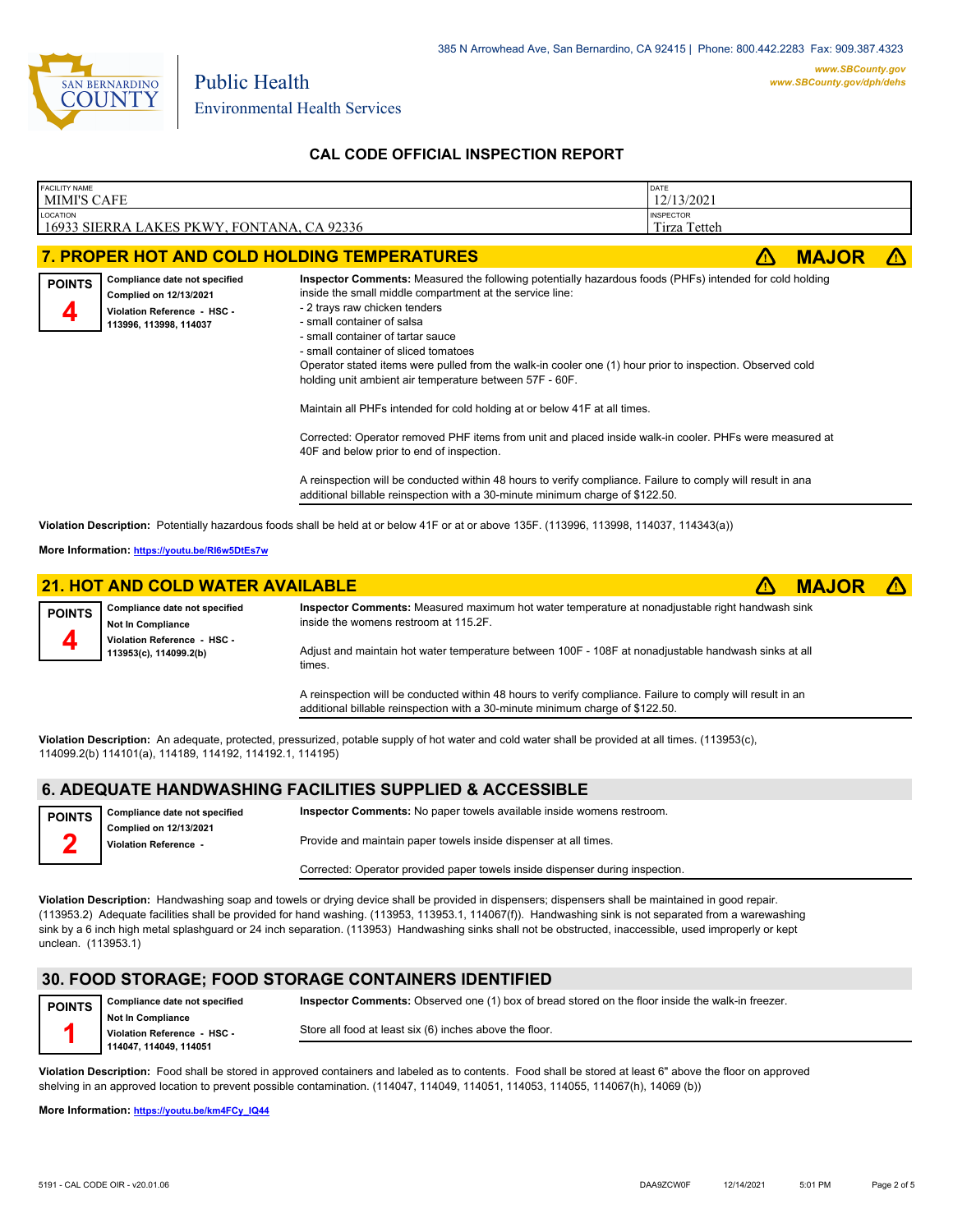

Environmental Health Services

Public Health

# **CAL CODE OFFICIAL INSPECTION REPORT**

| <b>FACILITY NAME</b>                                             | <b>DATE</b>                      |
|------------------------------------------------------------------|----------------------------------|
| <b>MIMI'S CAFE</b>                                               | 12/13/2021                       |
| <b>LOCATION</b><br>16933 SIERRA LAKES PKWY, FONTANA,<br>CA 92336 | <b>INSPECTOR</b><br>Tirza Tetteh |

## **35. EQUIPMENT/UTENSILS - APPROVED; INSTALLED; CLEAN; GOOD REPAIR, CAPACITY**

**Compliance date not specified Not In Compliance Violation Reference - HSC - 114130, 114130.1, 114130 POINTS 1**

**Inspector Comments:** 1. Observed two (2) microwaves at the cooks line to have an excess accumulation of food debris.

Clean microwaves and maintain in a clean, sanitary manner.

2. Observed gasket on door of walk-in cooler to have a heavy accumulation of black mold.

Repair/replace and maintain equipment in good repair.

**Violation Description:** All utensils and equipment shall be fully operative and in good repair. (114175). All utensils and equipment shall be approved, installed properly, and meet applicable standards. (114130, 114130.1, 114130.2, 114130.3, 114130.4, 114130.5, 114132, 114133, 114137, 114139, 114153, 114155, 114163, 114165, 114167, 114169, 114177, 114180, 114182)

### **36. EQUIPMENT, UTENSILS AND LINENS: STORAGE AND USE**

**POINTS 1**

**Compliance date not specified Not In Compliance Violation Reference - HSC - 114074, 114081, 114119**

**Inspector Comments:** Observed styrofoam cup used as a scoop inside a bulk container of coffee

**Violation Description:** All clean and soiled linen shall be properly stored; non-food items shall be stored and displayed separate from food and food-contact surfaces. (114185.3 - 114185.4)Utensils and equipment shall be handled and stored so as to be protected from contamination. (114074 - 114075, 114081, 114119, 114121, 114161, 114178, 114179, 114083, 114185, 114185.2, 114185.5) Pressurized cylinders must be securely fastened to a rigid structure. (114172)

# **38. ADEQUATE VENTILATION AND LIGHTING; DESIGNATED AREA**

| Compliance date not specified<br><b>POINTS</b><br>inspection.<br><b>Not In Compliance</b> |                                                | Inspector Comments: 1. Observed two (2) lights under exhaust hoods to be nonfunctional at time of           |
|-------------------------------------------------------------------------------------------|------------------------------------------------|-------------------------------------------------------------------------------------------------------------|
|                                                                                           | Violation Reference - HSC -<br>114149.114149.1 | Repair/replace and maintain adequate lighting inside the facility.                                          |
|                                                                                           |                                                | 2. Observed several gaps between filters above exhaust hood. No active contamination observed on this date. |

Eliminate gaps in filter and ensure filters fit properly in ventilation hood to facilitate proper grease filtration.

**Violation Description:** Exhaust hoods shall be provided to remove toxic gases, heat, grease, vapors and smoke and be approved by the local building department. Canopy-type hoods shall extend 6" beyond all cooking equipment. All areas shall have sufficient ventilation to facilitate proper food storage. Toilet rooms shall be vented to the outside air by a screened openable window, an air shaft, or a light-switch activated exhaust fan, consistent with local building codes. (114149, 114149.1) Adequate lighting shall be provided in all areas to facilitate cleaning and inspection. Light fixtures in areas where open food is stored, served, prepared, and where utensils are washed shall be of shatterproof construction or protected with light shields. (114149.2, 114149.3, 114252, 114252.1)

## **40. WIPING CLOTHS: PROPERLY USED AND STORED**

**Compliance date not specified Not In Compliance Violation Reference - HSC - POINTS 1**

**Inspector Comments:** Measured 0 ppm quaternary ammonia inside sanitizer buckets for servers and on the cooks line.

Maintain a concentration level of 200 ppm for quaternary ammonia when used to sanitize.

**Violation Description:** Wiping cloths used to wipe service counters, scales or other surfaces that may come into contact with food shall be used only once unless kept in clean water with sanitizer. (114135, 114185.1, 114185.3 (d-e)) Sponges shall not be used in contact with cleaned and sanitized or in-use food contact surfaces. (114135)

**More Information: <https://youtu.be/QGKUN9MDxjg>**

**114135, 114185.1**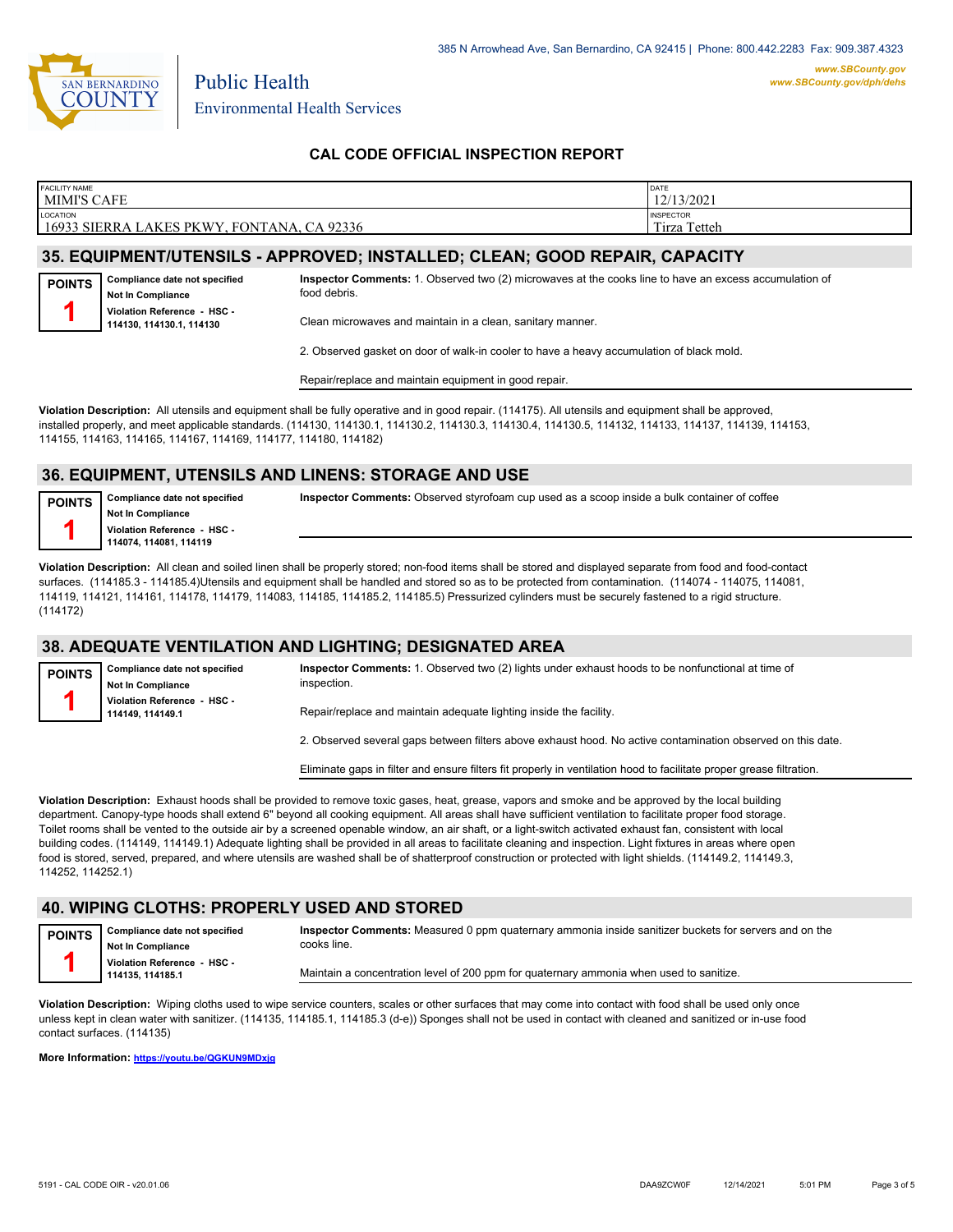

Environmental Health Services

Public Health

## **CAL CODE OFFICIAL INSPECTION REPORT**

| <b>FACILITY NAME</b>                                 | DATE             |
|------------------------------------------------------|------------------|
| MIMI'S CAFE                                          | 12/13/2021       |
| LOCATION                                             | <b>INSPECTOR</b> |
| 16933 SIERRA LAKES PKWY, FONTANA, CA 92336           | Tirza Tetteh     |
| <b><i>II BUILLEAUA BRABER BAAI/EL AULBEVIAEA</i></b> |                  |

### **41. PLUMBING; PROPER BACKFLOW DEVICES**

| <b>POINTS</b> | Compliance date not specified<br><b>Not In Compliance</b> | Inspector Comments: Observed air gap missing between draining pipe of mechanical dishwasher and floor<br>sink.                         |
|---------------|-----------------------------------------------------------|----------------------------------------------------------------------------------------------------------------------------------------|
|               | Violation Reference - HSC -<br>114171.114189.1            | Provide at least an one inch air gap or twice the diameter of the pipe, whichever is greater, between floor sinks<br>and water supply. |

**Violation Description:** The potable water supply shall be protected with a backflow or back siphonage protection device, as required by applicable plumbing codes. (114192) All plumbing and plumbing fixtures shall be installed in compliance with local plumbing ordinances, shall be maintained so as to prevent any contamination, and shall be kept clean, fully operative, and in good repair. Any hose used for conveying potable water shall be of approved materials, labeled, properly stored, and used for no other purpose. (114171, 114189.1, 114190, 114193, 114193.1, 114199, 114201, 114269)

## **43. TOILET FACILITIES: PROPERLY CONSTRUCTED, SUPPLIED, CLEANED**

| <b>POINTS</b> | Compliance date not specified<br>Not In Compliance | Inspector Comments: Observed toilet paper stored on top of dispensers inside womens and mens<br>restrooms. |
|---------------|----------------------------------------------------|------------------------------------------------------------------------------------------------------------|
|               | Violation Reference - HSC -<br>114250.114276       | Maintain toilet paper inside dispensers at all times.                                                      |

**Violation Description:** Toilet facilities shall be maintained clean, sanitary and in good repair for use by employees and patrons. Toilet rooms shall be separated by a well-fitting, self-closing door. Toilet tissue shall be provided in a permanently installed dispenser at each toilet. Location of toilet facilities used by patrons shall not be located to pass through food preparation, food storage, or utensil washing areas. (114250, 114250.1, 114276)

## **48. FOOD HANDLER CERTIFICATION**

| <b>POINTS</b> | Compliance date not specified<br><b>Not In Compliance</b> | Inspector Comments: Unable to verify six (6) food service workers' food handler certifications for San<br>Bernardino County.                                                                                                                  |
|---------------|-----------------------------------------------------------|-----------------------------------------------------------------------------------------------------------------------------------------------------------------------------------------------------------------------------------------------|
| 3             | Violation Reference - SBCC -<br>33.0409                   | Food worker cards SHALL be issued by San Bernardino County to be valid.                                                                                                                                                                       |
|               |                                                           | All food handlers must obtain a valid food handler certificate issued by San Bernardino County within fourteen<br>(14) days of employment.                                                                                                    |
|               |                                                           | Failure to provide proof of food handler certification within fourteen (14) days will result in unannounced<br>billable reinspection to verify compliance. These reinspections will be charged at \$245 per hour with a<br>30-minute minimum. |

This facility operator must complete the "Missing Food Handler" form provided by the inspector and fax to 909-387-4272 or email it to sbcfoodworker@gmail.com by 12/27/2021.

**Violation Description:** This facility is currently in violation with the food handler certification requirement for San Bernardino County, which states all food handlers must obtain a valid food handler certificate within fourteen (14) days of employment (33.0410, 33.044). Failure to provide proof of food handler certification within fourteen (14) days will result in unannounced billable (at our current hourly rate) re-inspections to verify compliance.

This facility operator must complete the 'Missing Food Handler' form provided by the inspector and email an electronic copy (scans or photos are ok as long as they are readableto sbcfoodworker@gmail.com

**More Information: [http://www.sbcounty.gov/dph/dehs/Depts/EnvironmentalHealth/FIRST/food\\_worker\\_training.aspx](http://www.sbcounty.gov/dph/dehs/Depts/EnvironmentalHealth/FIRST/food_worker_training.aspx)**

## **IMPORTANT: Risk Based Inspection Frequency**

Food facilities that pose a higher risk level for causing foodborne illness will be subject to an additional inspection, to be billed at the hourly rate as provided in the San Bernardino Count[y Code Schedule of Fees. Facilitie](https://codelibrary.amlegal.com/codes/sanbernardino/latest/sanberncty_ca/0-0-0-122474#JD_16.0213B)s that received one or more of the following will be elevated to a high risk tier:

- A score letter of "C" or lower on one of the last two graded inspections,
- A score letter of "B" on two of the last three graded inspections,
- · Repeated "four (4) point violation Risk Factor" (critical violation codes 1-23) on the last two inspections, or
- Four (4) or more critical violations (codes 1-23) noted during an inspection, or
- A permit suspension (closure) on your last graded inspection.